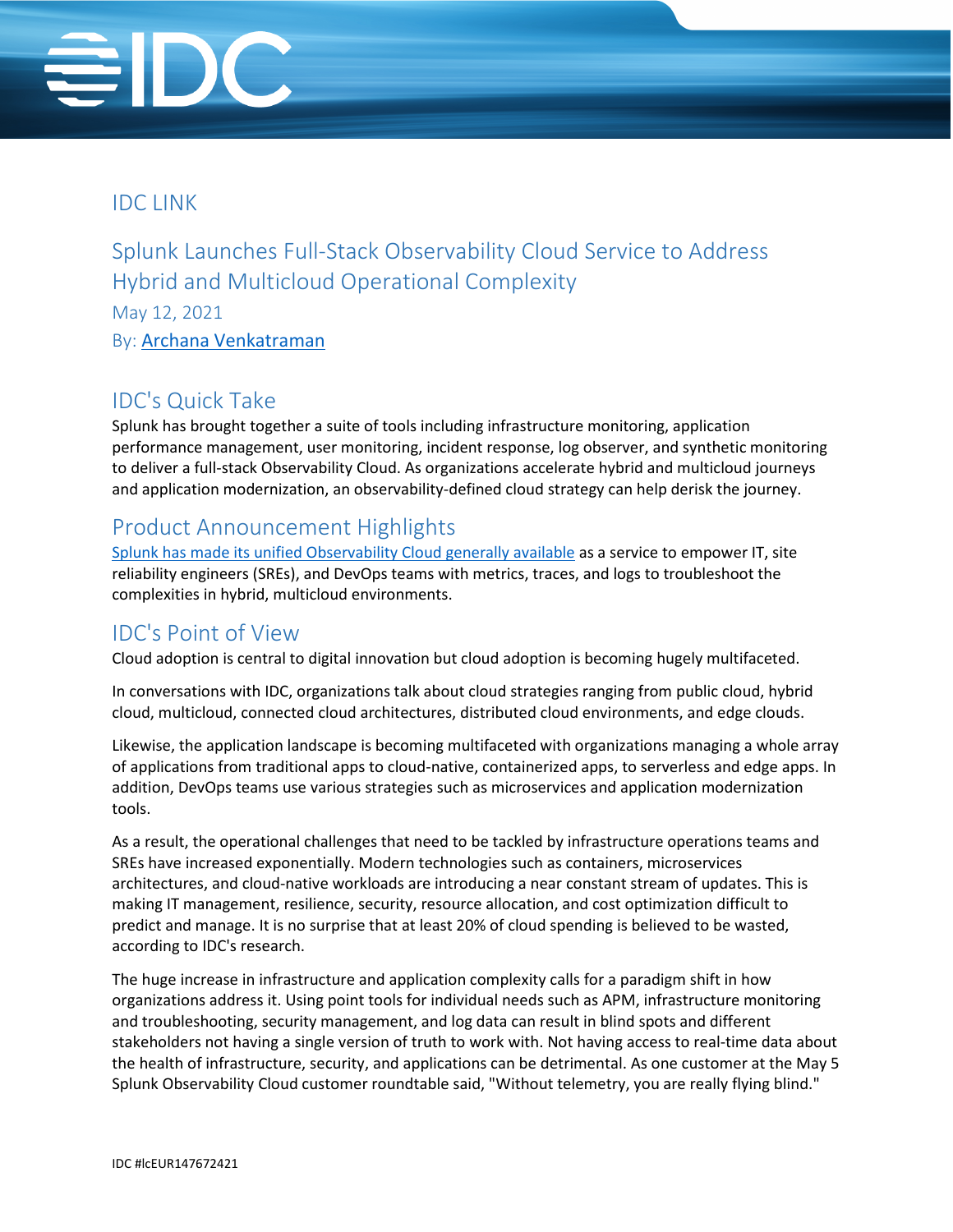Splunk's full-stack Observability Cloud comes at a time when many organizations are ready to pivot to full-stack observability, data-driven diagnostics, and automation, and the ability to do all of this at scale.

Splunk has unified multiple platforms including infrastructure monitoring, application performance management, real user monitoring, synthetic monitoring, log investigation, and incident response as part of the Observability Cloud service for end-to-end visibility.

#### **Not All Observability Platforms Are Equal**

As observability becomes the holy grail of cloud and application management, the space is fast getting overcrowded with infrastructure vendors, cloud vendors, management providers, and niche APM vendors all offering observability capabilities.

But IDC believes Splunk differentiates its observability portfolio with some unique strategies, engineering capabilities, and technologies:

- **Splunk Observability Cloud and its other observability portfolio are developed natively based on** open source standards. It uses the OpenTelemetry data collector to enable customers to instrument once, ingest data at scale without loss of context, and avoid vendor lock-in. Customers relying on observability insist on the value of standardization and freedom from vendor lock-in. With OpenTelemetry, Splunk can drive standardization in its customers' environments so they don't have to manually correlate data through multiple tools. Standardization around open source is also reassuring for customers who expect more dynamic IT environments and the addition of technologies such as containers at scale.
- **If the popular NoSample, full-fidelity data ingestion and real-time streaming analytics and scale** reduce alert noise with accurate problem detection and alerting, pointing users to the likely source of problems to improve recovery.
- Enterprise-grade features deliver centralized management over usage and costs, templatized best practices, and automation and observability as code.
- Splunk offers full-stack visibility across infrastructure, applications, users, and business processes, from the user to the back end.
- **Splunk's Synthetic Monitoring is a service developed using Rigor technology, which Splunk** acquired last year. The service helps to improve uptime and performance of APIs, service endpoints, business transactions, performance of web applications, and user flows.
- The shift from data-volume-based pricing to easy-to-understand pricing for full-stack observability can help tie investments to business value.
- **Splunk offers the ability to cater to multiple personas, including IT, cloud center of excellence,** DevOps, SREs, operations, and security teams.

As next steps, Splunk should provide a clear road map for its existing customers to adopt its newly launched observability as a service. It should also consider how it will add other technologies in its portfolio, especially network performance monitoring (Flowmill) into Observability Cloud. IDC's research shows that nearly half of cloud journeys are unsuccessful because of security and network configuration issues. Splunk will be able to derisk cloud migration strategies by adding network monitoring to its Observability Cloud service.